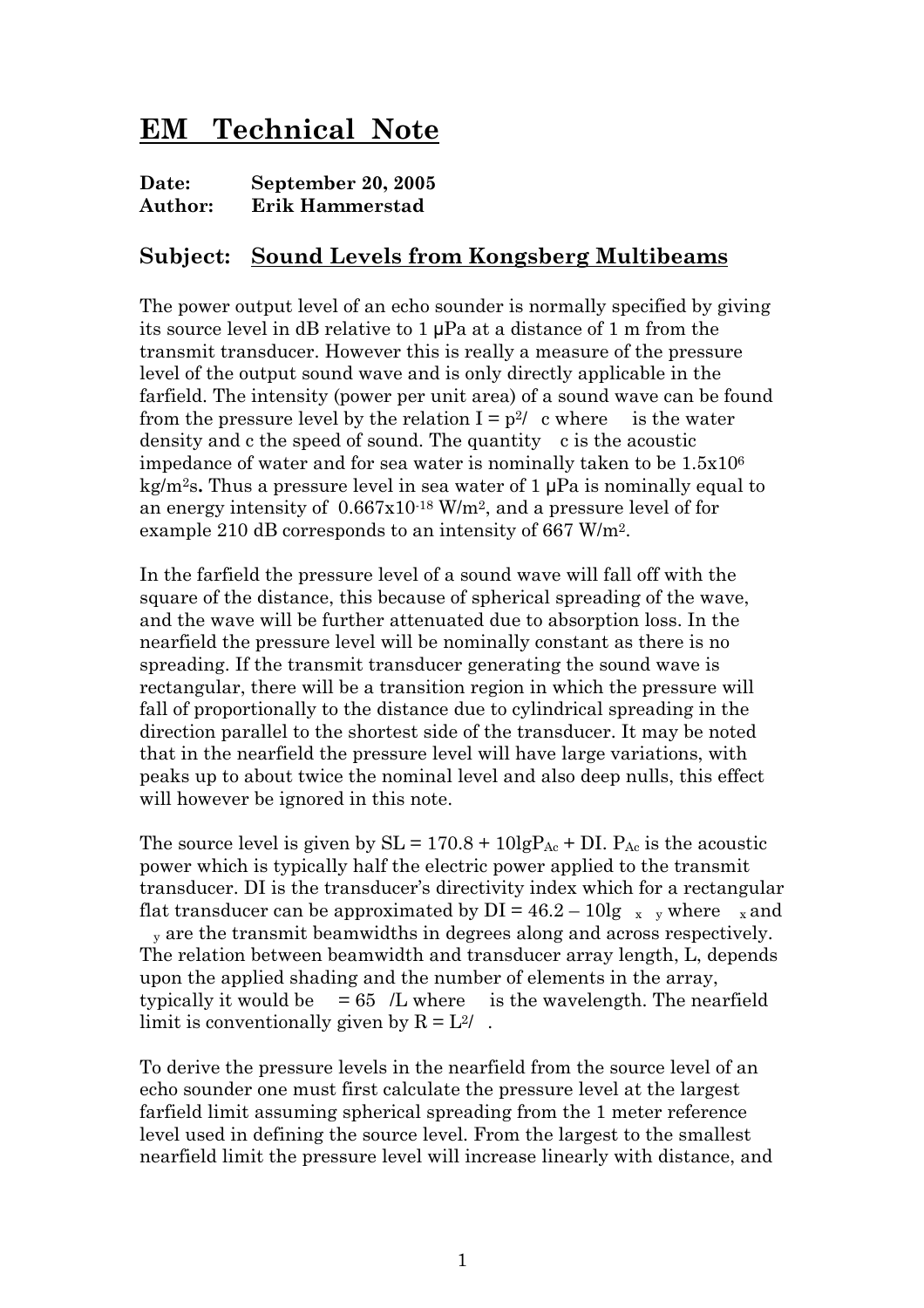from the smallest nearfield limit in to the transducer level the pressure level will be constant.

If the source level of the echo sounder is not known, but both beamwidths or transducer array lengths or even just area are, the maximum possible pressure level may still to a good degree be estimated. Then one has to rely upon the fact that there is a maximum acoustic power intensity that can be applied to a transducer in the order of  $2.5 \text{ W/cm}^2$  to avoid cavitation (lowest number is typical at say 12 kHz, highest at say 100 kHz). With shading being applied in one direction the power will be reduced to about 50-60%, and for both directions to about 30%.

The calculations outlined above are for the on-axis direction (usually straight down). Off-axis the pressure level will fall rapidly for a narrow beam (alongtrack for a multibeam echo sounder), the level will be 20 dB down at a little more than twice the beamwidth. Acrosstrack, the pressure level will typically be 20 dB down for angles of more than 75-80° of the vertical for flat arrays. At for example 45° the closest nearfield distance will be half that of on-axis, leading to a 3 dB reduction in pressure level for distances larger than the nearfield distance on-axis. At 60° the nearfield distance will be reduced by another factor of two, and taking into account the usual level reduction at large beam angles also, the pressure level would typically be down about 8 dB compared to on-axis. At 70° the level will be about 16 dB down due a further halving of the nearfield distance and the beam pattern drop-off. For multibeams which use sectorized transmission such as most current Kongsberg systems, beam defocusing is applied in the central sector(s) in shallow waters which implies that the nearfield will be shortened and the drop-off in pressure level starts earlier. For curved transducers the nearfield limit and the pressure level will stay fairly constant across the whole angular coverage angle.

Sonars may be transmitting horizontally and with a sound speed profile where the sound speed lessens toward the surface the spreading will cylindrical even in the farfield due to ducting causing a sound channel at the surface. For multibeam echo sounders this is usually not the case, except for tilted systems such as with the dual head EM 3002.

The following table shows the relevant parameters for the currently available Kongsberg multibeam echo sounders. For each model the alongtrack (transmit) beamwidth, the source level in dB re 1μPa at 1 meter, calculated nearfield distances and pressure levels in dB re 1 μPa at the nearfield distances are provided. The effect of absorption loss is not included in this table.